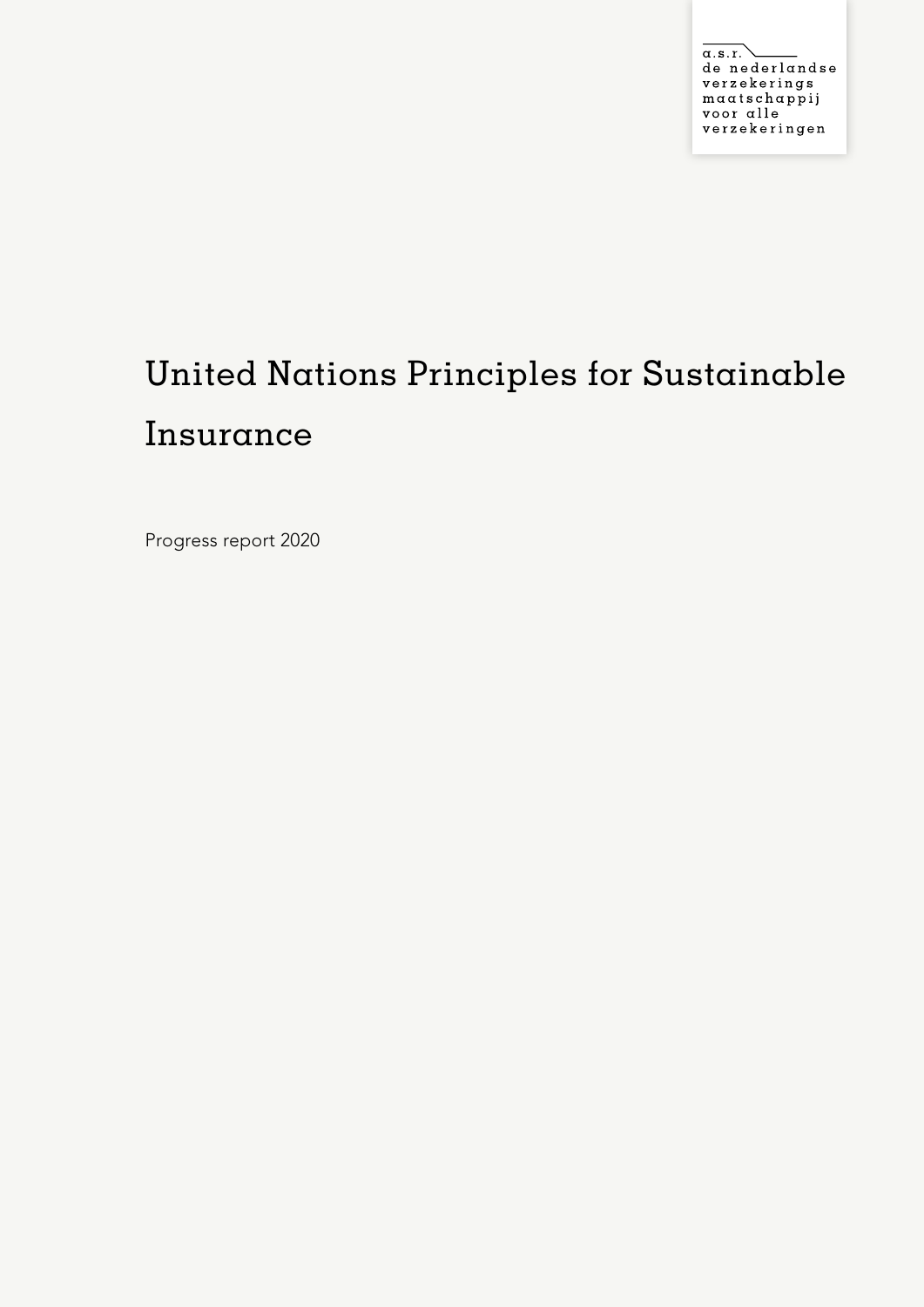#### We will embed in our decision-making environmental, social and governance issues relevant to our insurance business.

| <b>Company strategy</b> |                                                                                                                               | References annual report a.s.r. 2020: |
|-------------------------|-------------------------------------------------------------------------------------------------------------------------------|---------------------------------------|
| Establish a             | a.s.r. aims to embed sustainability in all its core processes                                                                 | Page 124                              |
| company strategy        | and activities. In order to continue to drive and monitor                                                                     |                                       |
| at the Board            | sustainability in all its aspects within a.s.r., sustainability                                                               |                                       |
| and executive           | has been earmarked as a strategic topic. Within the                                                                           |                                       |
| management              | Executive Board, the CEO is ultimately responsible for a.s.r.'s                                                               |                                       |
| levels to identify,     | sustainability themes. The Sustainability Workforce supports                                                                  |                                       |
| assess, manage          | the CEO in his responsibility for the development and                                                                         |                                       |
| and monitor ESG         | implementation of a.s.r.'s sustainability strategy and policy.                                                                |                                       |
| issues in business      | This workforce includes delegates from the business as well as                                                                |                                       |
| operations              | staff departments. It reports quarterly on a set sustainability                                                               |                                       |
|                         | KPIs and targets to the Business Executive Committee (BEC),<br>which evaluates the results achieved and takes action where    |                                       |
|                         | necessary.                                                                                                                    |                                       |
|                         |                                                                                                                               |                                       |
|                         | The BEC also sets strategic sustainability targets as part of                                                                 |                                       |
|                         | the total set of financial and non-financial KPIs. Each year,                                                                 |                                       |
|                         | the Supervisory Board discusses and approves the strategic                                                                    |                                       |
|                         | objectives and progress made in these specific areas. a.s.r.'s                                                                |                                       |
|                         | sustainability team coordinates the implementation together                                                                   |                                       |
|                         | with the workforce. All members of the workforce subsequently                                                                 |                                       |
|                         | promote this vision and objectives within their own focus areas.                                                              |                                       |
| Dialogue with           | a.s.r. attaches great value to a strong relationship with the                                                                 | Page 65                               |
| company owners          | investor community in the broadest sense and sets high                                                                        |                                       |
| on the relevance        | standards with respect to transparent communication and fair                                                                  |                                       |
| of ESG issues to        | disclosure. The aim of a.s.r.'s investor relations is to provide                                                              |                                       |
| company strategy        | all relevant information which can help investors make well-                                                                  |                                       |
|                         | informed investment decisions. a.s.r. makes every possible                                                                    |                                       |
|                         | effort to ensure that the information it discloses is accurate,<br>complete and timely. a.s.r. provides relevant insight into |                                       |
|                         | its activities through selected financial and non-financial                                                                   |                                       |
|                         | disclosures (including ESG issues).                                                                                           |                                       |
| Integrate ESG           | Having a competent, agile, engaged, diverse and vital                                                                         | Page 47-53                            |
| issues into             | workforce is key in enabling a.s.r. to achieve its business                                                                   |                                       |
| recruitment,            | targets. a.s.r. is therefore committed to attracting, retaining                                                               |                                       |
| training and            | and inspiring the most suitable employees, offering them                                                                      |                                       |
| employee                | extensive opportunities for training and development, and                                                                     |                                       |
| engagement              | facilitating a sound work/life balance. This has been especially                                                              |                                       |
| programmes              | important in 2020, when due to COVID-19 all employees had                                                                     |                                       |
|                         | to work from home.                                                                                                            |                                       |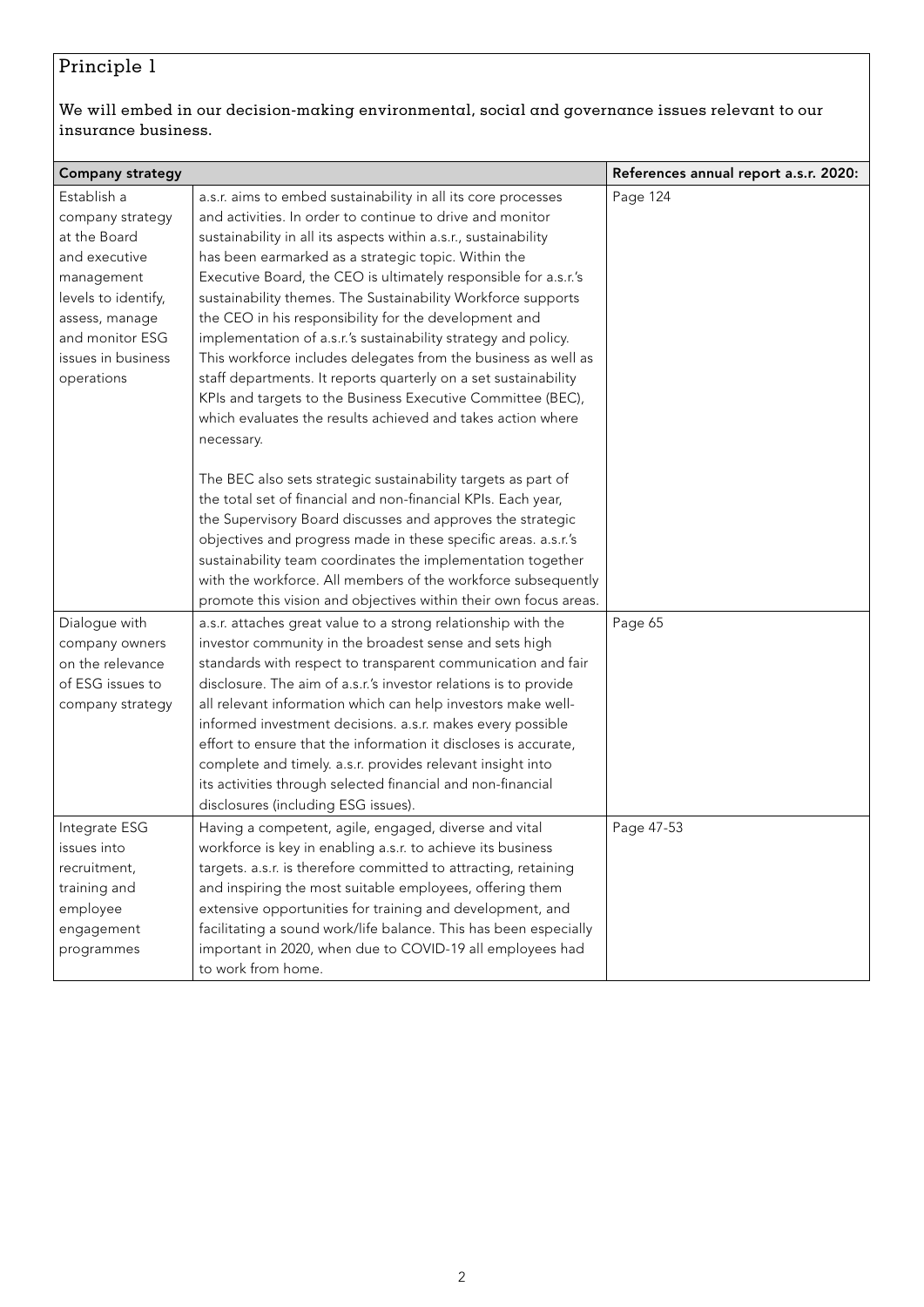| Risk management and underwriting |                                                                    | References annual report a.s.r. 2020: |
|----------------------------------|--------------------------------------------------------------------|---------------------------------------|
| Establish processes              | Risk management is an integral part of a.s.r.'s day-to-day         | Page 98                               |
| to identify and                  | business operations. a.s.r. applies an integrated approach         |                                       |
| assess ESG issues                | to managing risks, ensuring that strategic objectives are          |                                       |
| inherent in the                  | met. Value is created by striking the right balance between        |                                       |
| portfolio and be                 | risk, return and capital, whilst ensuring that obligations to      |                                       |
| aware of potential               | stakeholders are met. The Risk Management Function (RMF)           |                                       |
| ESG-related                      | supports and advises a.s.r. in identifying, measuring and          |                                       |
| consequences of                  | managing risks, and ensures that adequate and immediate            |                                       |
| the company's                    | action is taken in the event of developments in the risk profile.  |                                       |
| transactions.                    |                                                                    |                                       |
|                                  | a.s.r. has established a structure of risk committees with the     | 254-255                               |
|                                  | objective to monitor the risk profile for a.s.r. group, its legal  |                                       |
|                                  | entities and its business lines in order to ensure that it remains |                                       |
|                                  | within the risk appetite and the underlying risk tolerances.       |                                       |
|                                  | The performance against the statements (risk profile) is           |                                       |
|                                  | monitored by the risk committees. The risk profiles of the         |                                       |
|                                  | departments are periodically discussed in Business Risk            |                                       |
|                                  | Committees (BRC). After being discussed in a BRC, the non-         |                                       |
|                                  | financial risk profiles are reported to the Non-Financial Risk     |                                       |
|                                  | Committee (NFRC) and the financial risk profiles are reported      |                                       |
|                                  | to the Financial Risk Committee (FRC). The integrated risk         |                                       |
|                                  | profile is reported to the Business Executive Committee            |                                       |
|                                  | (BEC) - Risk meeting. The BEC monitors a.s.r.'s overall risk       |                                       |
|                                  | profile on a quarterly basis. At least annually, the BEC - Risk    |                                       |
|                                  | meeting determines the risk appetite statements, limits            |                                       |
|                                  | and targets for a.s.r. In the event of infringements, the          |                                       |
|                                  | committees are authorised to decide on corrective actions.         |                                       |
|                                  | The risk governance structure ensures that the risk profile is     |                                       |
|                                  | monitored effectively and that action is taken at the correct      |                                       |
|                                  | and appropriate time.                                              |                                       |
| Integrate ESG                    | Non-financial risk appetite statements are in place to manage      | Page 98                               |
| issues into risk                 | the risk profile within the limits determined by the Executive     |                                       |
| management,                      | Board and approved by the Supervisory Board.                       |                                       |
| underwriting and                 |                                                                    |                                       |
| capital adequacy                 | The Non-Financial Risk Committee (NFRC) monitors and               |                                       |
| decision-making                  | discusses on a quarterly basis whether non-financial risks         |                                       |
| processes,                       | are adequately managed. Should the risk profile exceed the         |                                       |
| including research,              | risk appetite, the NFRC will decide on steps to be taken.          |                                       |
| models, analytics,               | On a quarterly basis, the risk profile and internal control        |                                       |
| tools and metrics.               | performance of each business is discussed with senior              |                                       |
|                                  | management in the business risk committees and the NFRC            |                                       |
|                                  | each quarter.                                                      |                                       |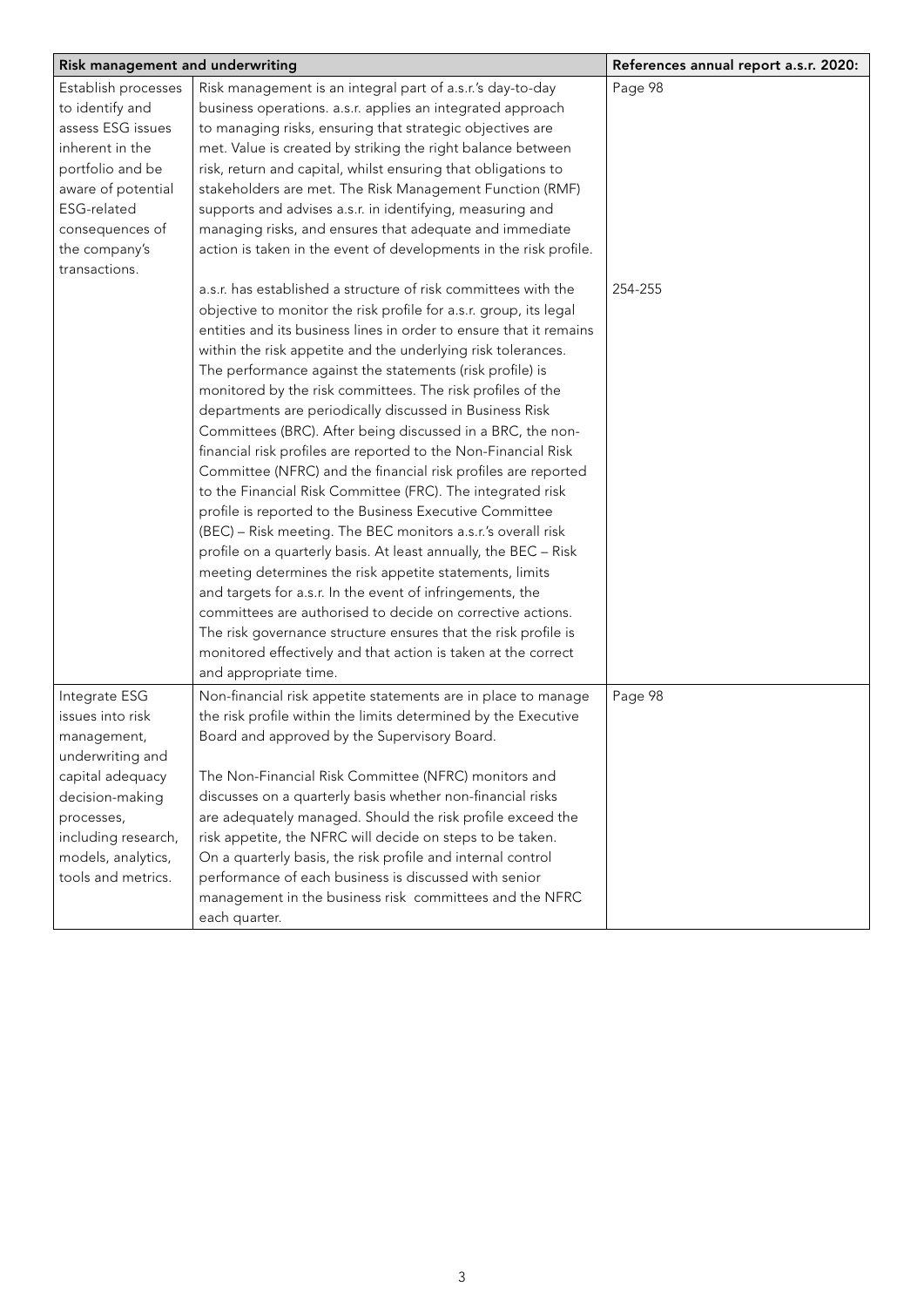| Product and service development |                                                                       | References annual report a.s.r. 2020: |
|---------------------------------|-----------------------------------------------------------------------|---------------------------------------|
| Develop products                | In a changing world, there is a growing need for sustainable          | Page 36-38                            |
| and services which              | and socially responsible products and services which increase         |                                       |
| reduce risk, have               | positive and reduce negative impacts. Developing and                  |                                       |
| a positive impact               | marketing these products is part of a.s.r.'s business strategy.       |                                       |
| on ESG issues and               | An overview of our sustainable products and services can be           |                                       |
| encourage better                | found in our Annual Report 2020.                                      |                                       |
| risk management                 |                                                                       |                                       |
| Develop or support              | As a financial service provider, a.s.r. believes it is important that | Page 68-69                            |
| literacy programs               | people have financial continuity in their lives and                   |                                       |
| on risk, insurance              | are able to take responsible risks and make conscious financial       |                                       |
| and ESG issues                  | choices, in such a way that they have their finances in order         |                                       |
|                                 | in the long and short term - in short, that they are financially      |                                       |
|                                 | self-reliant. Some people do not find this easy and require           |                                       |
|                                 | help. a.s.r. therefore initiates projects which help people make      |                                       |
|                                 | conscious financial choices.                                          |                                       |
|                                 | Being able to read and being numerically literate, able to            |                                       |
|                                 | manage money and keep proper financial records are all part           |                                       |
|                                 | of this. It is a.s.r.'s aim to prevent people from getting into       |                                       |
|                                 | debt, or to help them escape from it.                                 |                                       |

| <b>Claims management</b> |                                                                  | References annual report a.s.r. 2020: |
|--------------------------|------------------------------------------------------------------|---------------------------------------|
| Respond to               | a.s.r. takes the view that complaints handling requires specific | Page 39-40                            |
| clients quickly,         | knowledge and skills. Which is why complaints officers keep      |                                       |
| fairly, sensitively      | their knowledge and skills up to date through continuous         |                                       |
| and transparently        | education, for example by following the course Dealing with      |                                       |
| at all times and         | Emotion and Aggression.                                          |                                       |
| make sure claims         |                                                                  |                                       |
| processes are            | Customers give a.s.r.'s complaints officers a score of 8.4 on a  |                                       |
| clearly explained        | scale of 10 (2019: 8.0).                                         |                                       |
| and understood           |                                                                  |                                       |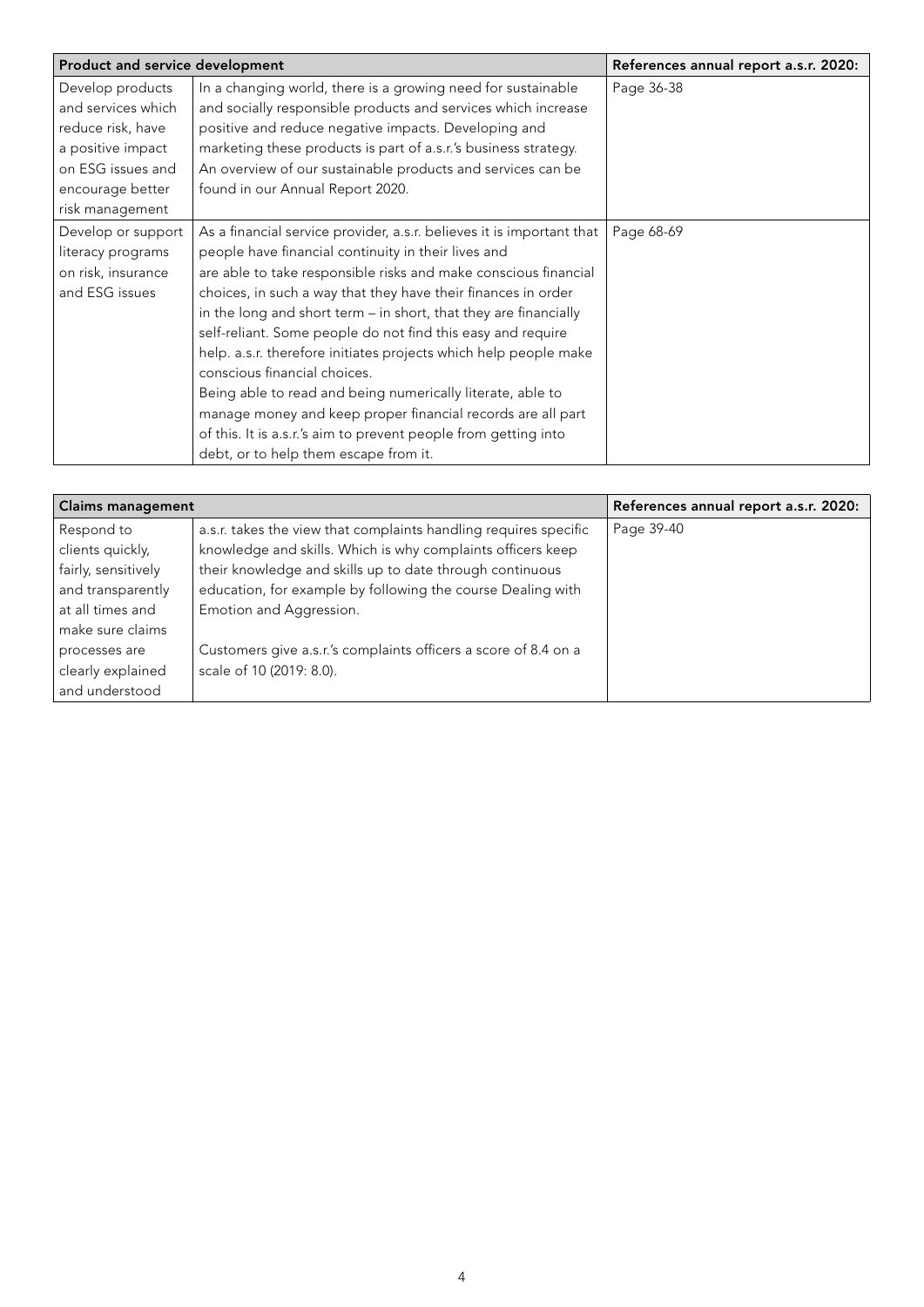| Sales and marketing  |                                                                    | References annual report a.s.r. 2020: |
|----------------------|--------------------------------------------------------------------|---------------------------------------|
| Educate sales and    | a.s.r. continuously measures the Net Promotor Score for a.s.r.     | Page 38-40                            |
| marketing staff      | and its business lines (the overall NPS score is based on the      |                                       |
| on ESG issues        | unweighted average of the business lines). The NPS reflects        |                                       |
| relevant to products | the customer satisfaction of an organisation's clients.            |                                       |
| and services         |                                                                    |                                       |
| and integrate        | The Product Approval & Review Process (PARP) is one of the         |                                       |
| key messages         | internal processes for assessing the relevance of products         |                                       |
| responsibly into     | and services. The focus is on customers and their interests.       |                                       |
| strategies and       | The PARP is followed for new products and on a regular             |                                       |
| campaigns.           | basis for reviews of existing products. It drives continuous       |                                       |
|                      | improvement for example based on comments from customers           |                                       |
| Make sure product    | and consultants and changes in legislation and regulations.        |                                       |
| and service          | The PARP is applicable to products that are actively offered, as   |                                       |
| coverage, benefits   | well as inactive products and services which are also reviewed     |                                       |
| and costs are        | on a regular basis. In accordance with the Dutch Authority for     |                                       |
| relevant and clearly | the Financial Markets (AFM) assessment framework and in line       |                                       |
| explained and        | with legislation and regulations a.s.r. has set up the PARP tests, |                                       |
| understood.          | which covers among other things, cost efficiency, usefulness,      |                                       |
|                      | safety and comprehensibility.                                      |                                       |
|                      | The PARP assesses the usefulness of a product and/or service       |                                       |
|                      | for the customer: to what extent is the product a response to      |                                       |
|                      | an actual need of the target group and does it have sufficient     |                                       |
|                      | added value? The comprehensibility test examines whether the       |                                       |
|                      | target group can properly assess the usefulness of a product       |                                       |
|                      | based on the information the customer receives from a.s.r.         |                                       |
|                      | This includes tests for comparability, completeness of the         |                                       |
|                      | information provided and whether product characteristics are       |                                       |
|                      | clearly defined.                                                   |                                       |

| Investment management |                                                                      | References annual report a.s.r. 2020: |
|-----------------------|----------------------------------------------------------------------|---------------------------------------|
| Integrate ESG         | a.s.r.'s SRI policy covers all its investments, both for proprietary | Page 41                               |
| issues into           | assets (or own account) and those managed on behalf of third         |                                       |
| investment            | party clients. Over the years, a.s.r. has expanded its efforts       |                                       |
| decision-making       | from its original focus on exclusions to making a positive           |                                       |
| and ownership         | contribution to a more sustainable world. A regular update of        |                                       |
| practices.            | a.s.r.'s efforts can be found in the quarterly ESG reports; see      |                                       |
|                       | www.asrnl.com.                                                       |                                       |
|                       |                                                                      |                                       |
|                       | a.s.r. is aware of the importance of and the responsibility          |                                       |
|                       | expected from its role as investor; both as asset owner and          |                                       |
|                       | as asset manager. Therefore sustainability is an essential part      |                                       |
|                       | of a.s.r.'s investment beliefs. For a.s.r., the integration of ESG   |                                       |
|                       | factors in the management of its investments contributes             |                                       |
|                       | directly to the reduction of risks (both financial and reputational  |                                       |
|                       | risks) and has a positive effect on its long-term performance.       |                                       |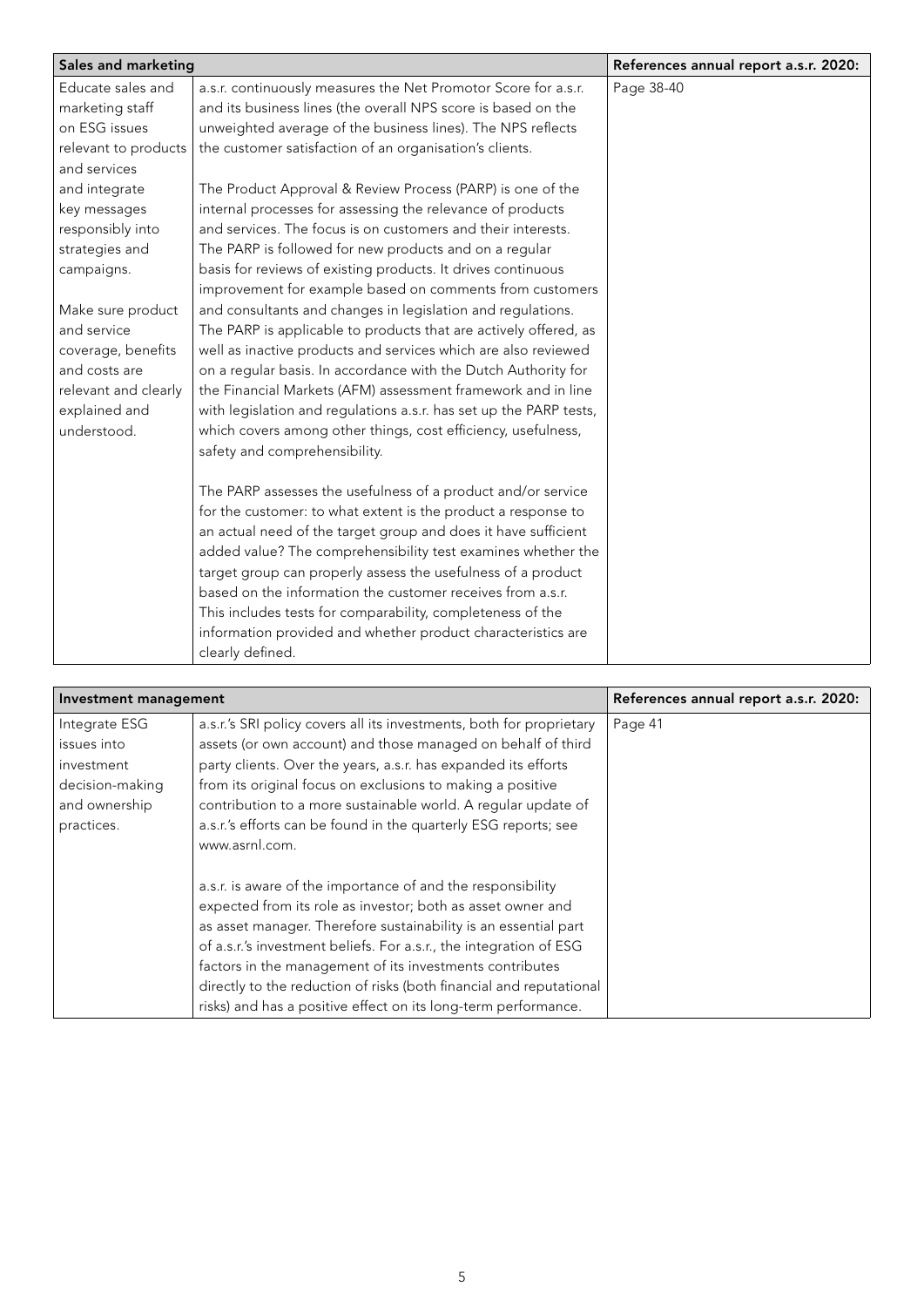#### We will work together with our clients and business partners to raise awareness of environmental, social and governance issues, manage risk and develop solutions.

| <b>Clients and suppliers</b> |                                                                  | References annual report a.s.r. 2020: |
|------------------------------|------------------------------------------------------------------|---------------------------------------|
| Dialogue with                | a.s.r. imposes additional requirements on its suppliers in       | Page 57                               |
| suppliers on the             | the areas of the environment, human rights and working           |                                       |
| benefits of proper           | conditions, when relevant within the scope of the sourcing       |                                       |
| management of                | matter. The requirements are part of all procurement contracts   |                                       |
| <b>ESG</b> issues            | concluded between a.s.r. and its suppliers since 2017. As a      |                                       |
|                              | result, awarding an assignment depends partly on the Socially    |                                       |
| Provide suppliers            | Responsible Procurement document scoring. The main               |                                       |
| with information             | objective of the Socially Responsible Procurement policy is to   |                                       |
| and tools that help          | be in dialogue with suppliers on these socially relevant themes. |                                       |
| them manage ESG              | This subject is therefore a recurrent agenda item in the (board) |                                       |
| issues                       | meetings between a.s.r. and its most strategic suppliers.        |                                       |
|                              |                                                                  |                                       |
| Integrate ESG                | a.s.r.'s current contract management policy stipulates that      |                                       |
| issues into tender           | screenings are to be carried out periodically. If in a.s.r.'s    |                                       |
| and selection                | opinion there is reason to doubt the integrity of a supplier,    |                                       |
| processes for                | appropriate measures will be taken. a.s.r. makes additional      |                                       |
| suppliers                    | requirements of its strategic suppliers in environment, human    |                                       |
|                              | rights and working conditions. These requirements form part      |                                       |
| Encourage                    | of the procurement contracts concluded between a.s.r. and its    |                                       |
| suppliers to                 | strategic suppliers.                                             |                                       |
| disclose ESG                 |                                                                  |                                       |
| issues and to use            |                                                                  |                                       |
| relevant disclosure          |                                                                  |                                       |
| frameworks                   |                                                                  |                                       |

| Insurers, reinsurers and intermediaries      |                                                                                                                                                                                                                                                                                                             | References annual report a.s.r. 2020: |
|----------------------------------------------|-------------------------------------------------------------------------------------------------------------------------------------------------------------------------------------------------------------------------------------------------------------------------------------------------------------|---------------------------------------|
| Promote the<br>adoption of the<br>Principles | a.s.r. also assesses businesses on their level of compliance with<br>international conventions such as the Organisation<br>for Economic Cooperation and Development (OECD)<br>guidelines, the UN Guiding Principles on Business and<br>Human Rights (UNGPs) and the UN Global Compact principles<br>(UNGC). | Page 41                               |
|                                              | Best-in-class investing is part of the a.s.r. selection process<br>for companies based on ESG best practices and products.<br>a.s.r. favours companies that achieve an above-average<br>performance in the area of ESG policy and implementation.                                                           |                                       |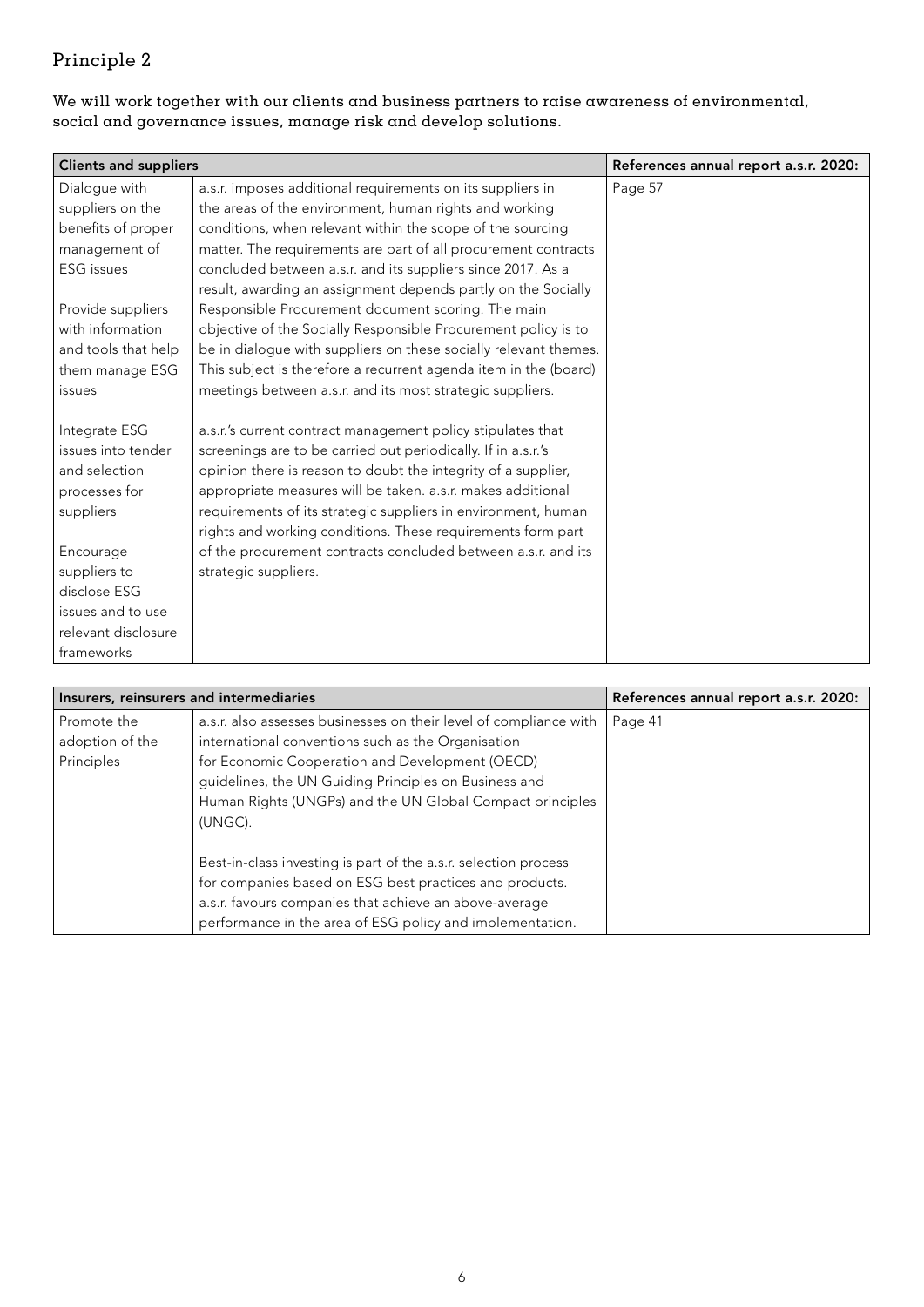| Support the       | a.s.r. recognises three types of engagement:                     | Page 42 |
|-------------------|------------------------------------------------------------------|---------|
| inclusion of      | I. Engagement for the purpose of influencing: this type of       |         |
| ESG issues in     | engagement is used to move companies towards better              |         |
| professional      | sustainable practices.                                           |         |
| education and     |                                                                  |         |
| ethical standards | II. Engagement for the purpose of monitoring:                    |         |
| in the insurance  | Sustainability is a standard topic on a.s.r.'s agenda during its |         |
| industry          | meetings with companies from its investment portfolio.           |         |
|                   |                                                                  |         |
|                   | III. Public engagement:                                          |         |
|                   | a.s.r. continued to actively participate in the implementation   |         |
|                   | of the International Responsible Business Conduct (IRBC)         |         |
|                   | agreements in conjunction with peers, the public sector and      |         |
|                   | various nongovernmental organisations (NGOs). a.s.r. played      |         |
|                   | an active role in three working groups (general assembly,        |         |
|                   | development of specific guidelines for a climate policy and      |         |
|                   | the extra annual 'Do Good' working group for the sector).        |         |
|                   | a.s.r. also signed the Green Recovery Statement urging the       |         |
|                   | Dutch government to consider sustainability and inclusion in its |         |
|                   | recovery plans after COVID-19.                                   |         |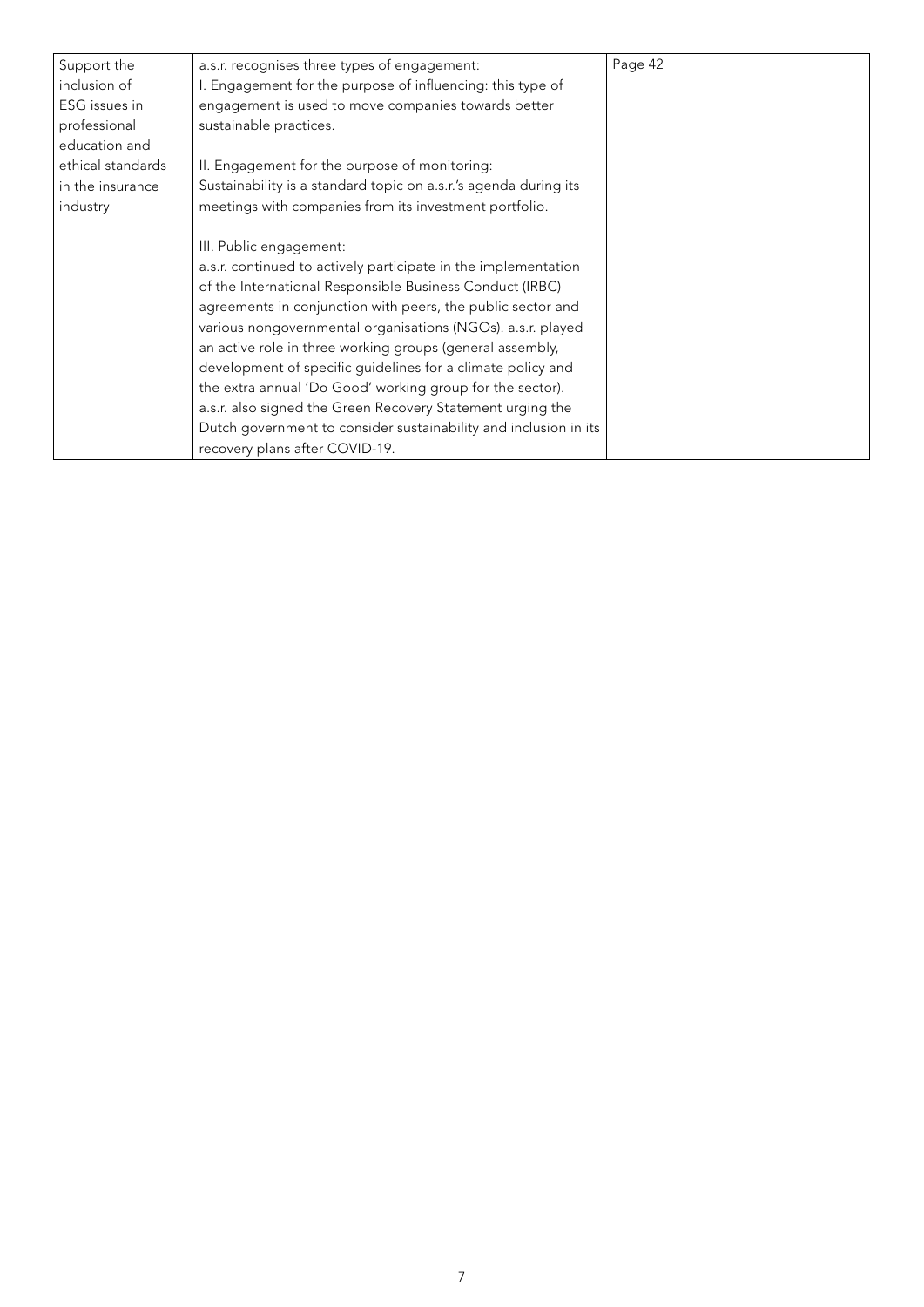We will work together with governments, regulators and other key stakeholders to promote widespread action across society on environmental, social and governance issues.

|                                                                                                                                                               | Governments, regulators and other policymakers                                                                                                                                                                                                                                                                                                                                                                                                                                                                                                                                                                                                                                                          | References annual report a.s.r. 2020: |
|---------------------------------------------------------------------------------------------------------------------------------------------------------------|---------------------------------------------------------------------------------------------------------------------------------------------------------------------------------------------------------------------------------------------------------------------------------------------------------------------------------------------------------------------------------------------------------------------------------------------------------------------------------------------------------------------------------------------------------------------------------------------------------------------------------------------------------------------------------------------------------|---------------------------------------|
| Support<br>prudential policy,<br>regulatory and<br>legal frameworks<br>that enable<br>risk reduction,<br>innovation and<br>better management<br>of ESG issues | a.s.r. has undertaken a public commitment to act as a<br>responsible insurer and investor. In evidence of this, it has<br>signed many national and international standards and<br>covenants.                                                                                                                                                                                                                                                                                                                                                                                                                                                                                                            | Page 41, 106                          |
| Dialogue with<br>governments<br>and regulators to<br>develop integrated<br>risk management<br>approaches and risk<br>transfer solutions                       | The Compliance Manager issues quarterly reports on<br>compliance matters and the progress made in the relevant<br>actions at Group level, supervised entity (OTSO) level<br>and division level. The quarterly report at division level is<br>discussed with the responsible management and scheduled for<br>discussion by the Business Risk Committee.<br>The quarterly report at Group level and OTSO level is<br>presented to and discussed with the individual members of the<br>Executive Board and the Business Executive Committee and<br>submitted to the A&RC of the Supervisory Board. The report is<br>shared and discussed with the DNB, the AFM and the (internal<br>and) external auditor. | Page 105                              |

| Other key stakeholders                  |                                                                                                                                                                                                                                                                                                                                                                                                                                                                                                                                                                    | eferences annual report a.s.r. 2020: |
|-----------------------------------------|--------------------------------------------------------------------------------------------------------------------------------------------------------------------------------------------------------------------------------------------------------------------------------------------------------------------------------------------------------------------------------------------------------------------------------------------------------------------------------------------------------------------------------------------------------------------|--------------------------------------|
| Dialogue with other<br>key stakeholders | The a.s.r. organisation has a diverse set of stakeholders with<br>varying interests and expectations. a.s.r. identifies customers,<br>investors, employees and intermediaries as its most important<br>stakeholder groups. These stakeholder groups significantly<br>influence the performance of a.s.r. and are conversely affected<br>by the organisation's activities, products and services. Other<br>stakeholders of a.s.r. include business partners, regulators, tax<br>authorities, suppliers, trade unions, the media and civil society<br>organisations. | Page 348-350                         |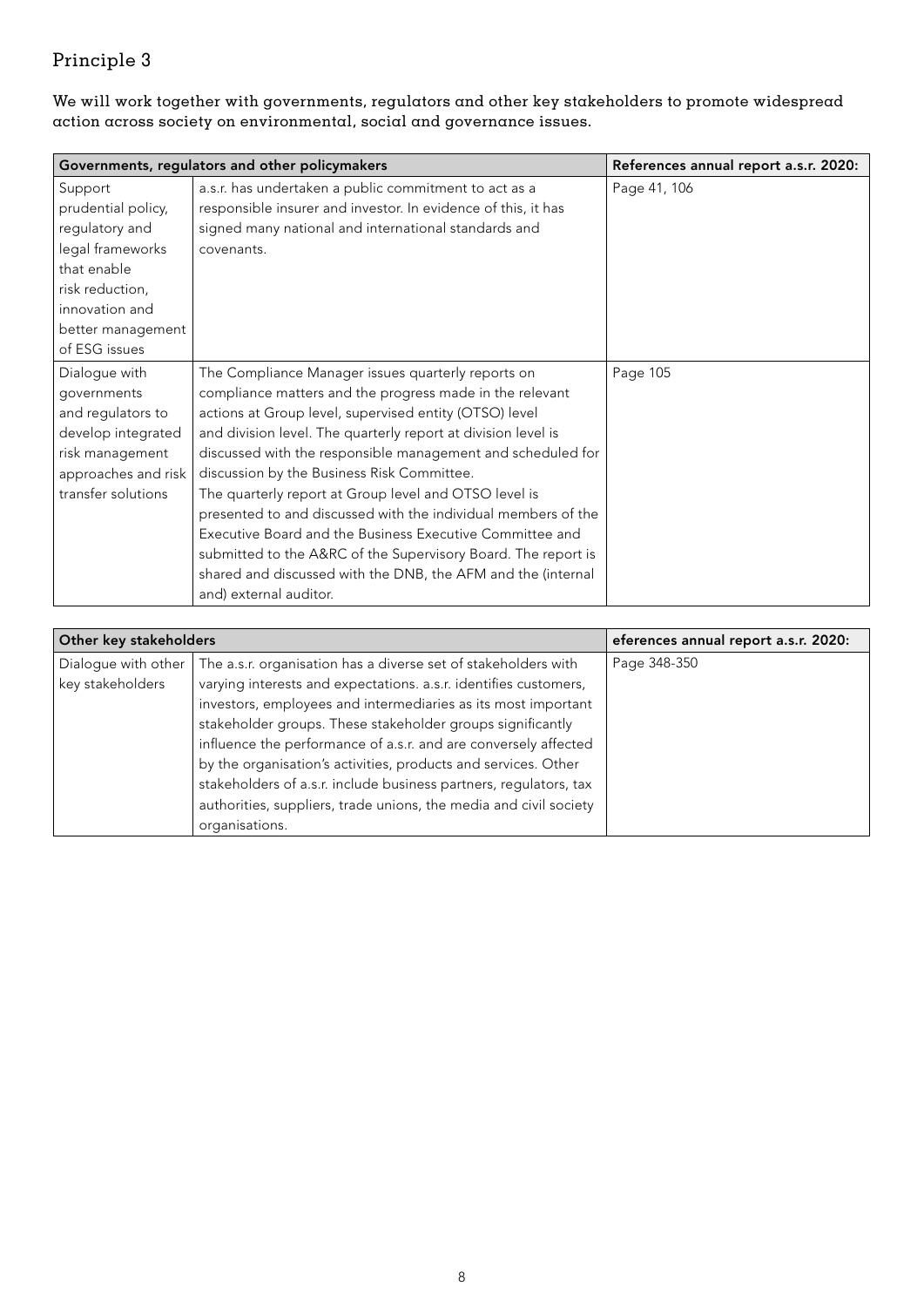#### We will demonstrate accountability and transparency in regularly disclosing publicly our progress in implementing the Principles.

|                      |                                                                   | References annual report a.s.r. 2020: |
|----------------------|-------------------------------------------------------------------|---------------------------------------|
| Assess, measure      | a.s.r. describes its long term sustainable value creation in      | Page 35-70                            |
| and monitor the      | chapter 3 of the Annual Report 2020.                              |                                       |
| company's progress   |                                                                   |                                       |
| in managing          |                                                                   |                                       |
| ESG issues and       |                                                                   |                                       |
| proactively and      |                                                                   |                                       |
| regularly disclose   |                                                                   |                                       |
| this information     |                                                                   |                                       |
| publicly             |                                                                   |                                       |
| Participate in       | The Annual Report has been prepared in accordance with            | Page 339-340                          |
| relevant disclosure  | the GRI Standards: Core option. The GRI table, including          |                                       |
| or reporting         | additional information not included in the annual report itself,  |                                       |
| frameworks           | can be found in Annex F. In addition, the Integrated Reporting    |                                       |
|                      | Framework of the IIRC (International Integrated Reporting         |                                       |
|                      | Council) has been used to further integrate the financial and     |                                       |
|                      | non-financial information into the management report.             |                                       |
| Dialogue with        | The a.s.r. organisation has a diverse set of stakeholders with    | Page 348-350                          |
| clients, regulators, | varying interests and expectations. a.s.r. identifies customers,  |                                       |
| rating agencies and  | investors, employees and intermediaries as its most important     |                                       |
| other stakeholders   | stakeholder groups. These stakeholder groups significantly        |                                       |
| to gain mutual       | influence the performance of a.s.r. and are conversely affected   |                                       |
| understanding        | by the organisation's activities, products and services. Other    |                                       |
| on the value of      | stakeholders of a.s.r. include business partners, regulators, tax |                                       |
| disclosure through   | authorities, suppliers, trade unions, the media and civil society |                                       |
| the Principles       | organisations.                                                    |                                       |